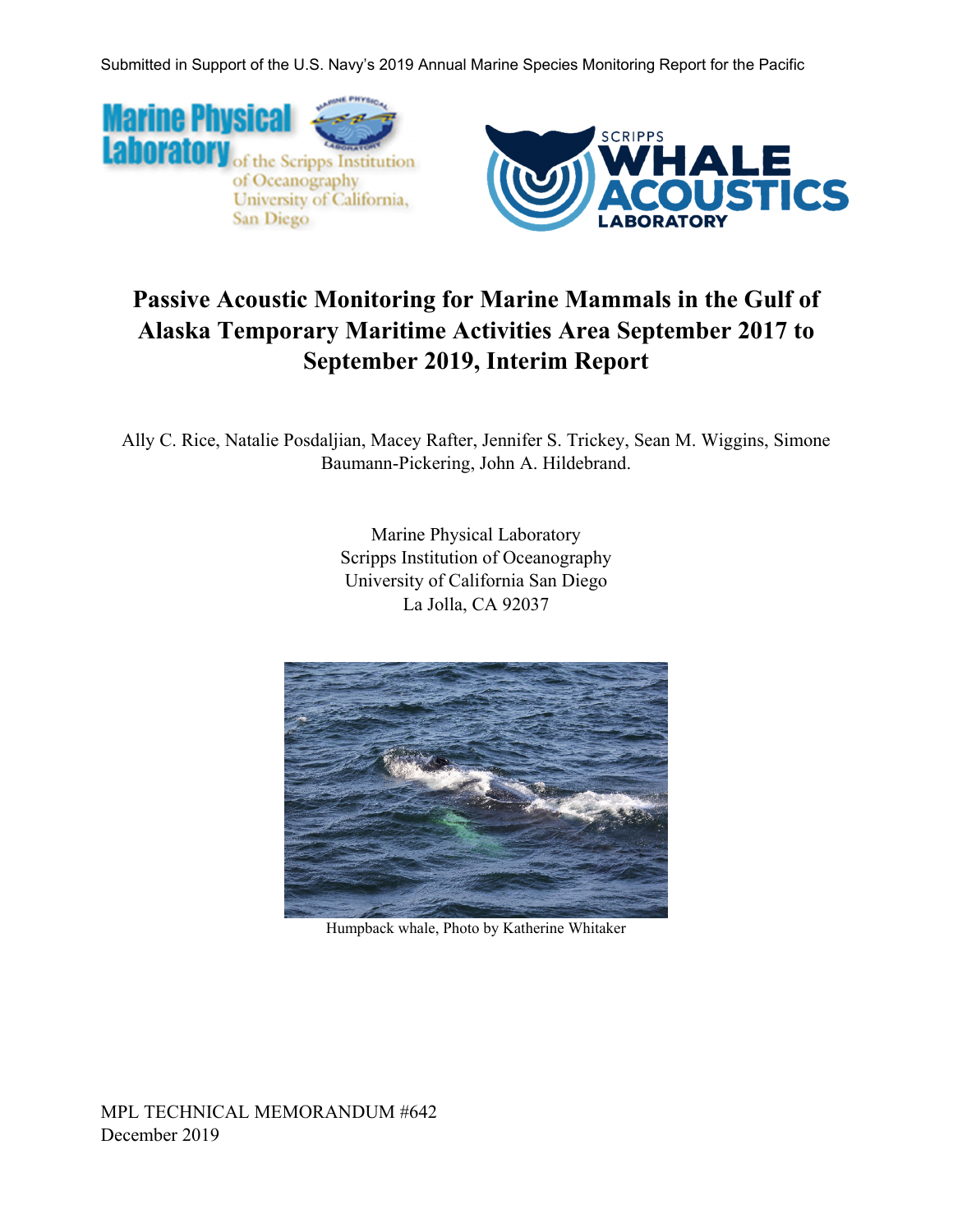Suggested Citation:

Rice, A.C., Posdaljian, N., Rafter, M., Trickey, J.S., and Wiggins, S.M., Baumann-Pickering, S., Hildebrand, J.A. (2019) "Passive Acoustic Monitoring for Marine Mammals in the Gulf of Alaska Temporary Maritime Activities Area September 2017 to September 2019, Interim Report," Marine Physical Laboratory, Scripps Institution of Oceanography, University of California San Diego, La Jolla, CA, MPL Technical Memorandum #642 under Cooperative Ecosystems Study Unit Cooperative Agreement N62473-18-2-0016 for U.S. Navy, U.S. Pacific Fleet, Pearl Harbor, HI.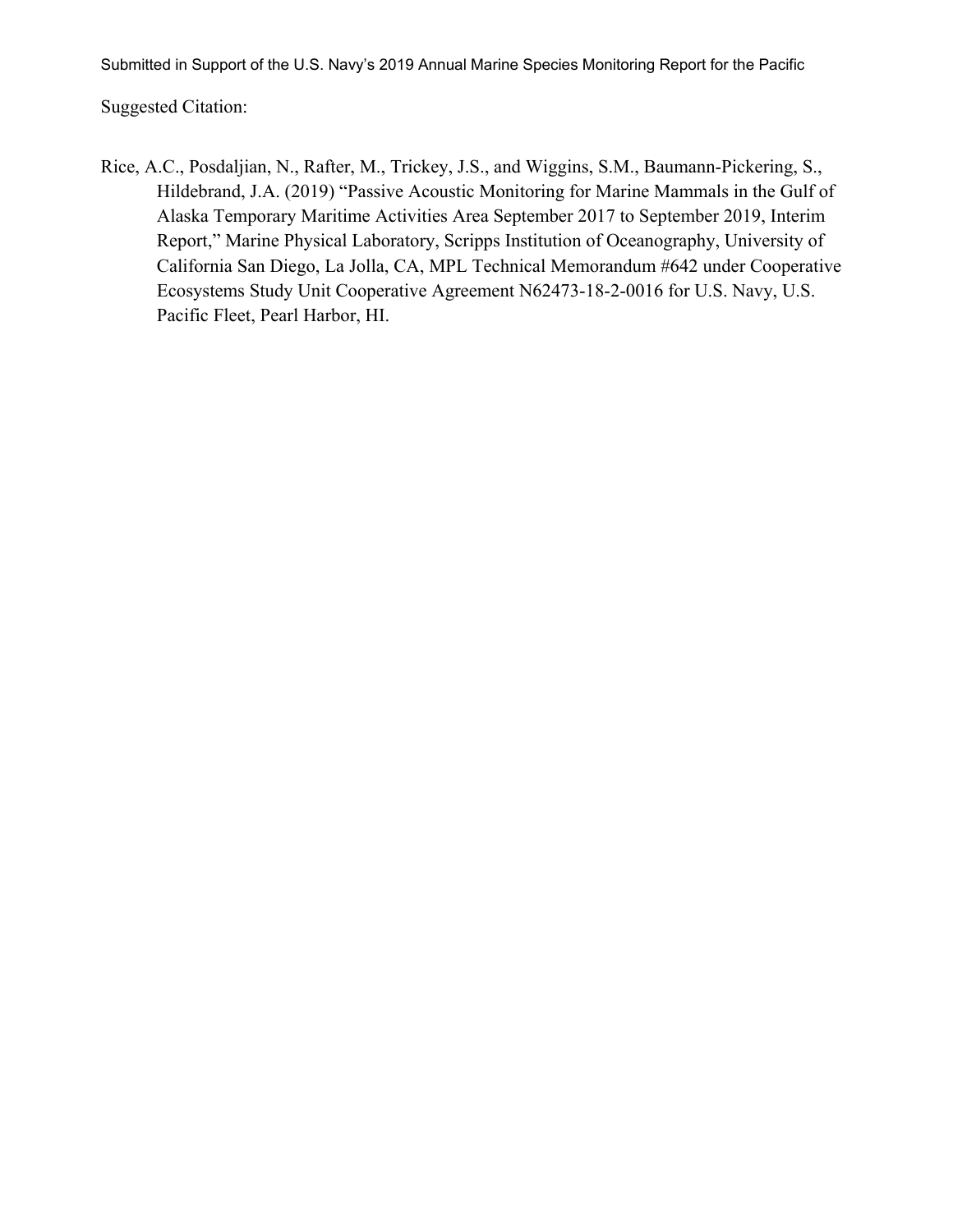| <b>REPORT DOCUMENTATION PAGE</b>                                                                                                                                                                                                                                                                                                                                                                                                                                                                                                                                                                   |                                                                                                                                                                                                                                                                                                                                                                                                                                                                                                                                                                                                                                                           |                                                | <b>Form Approved</b><br>OMB No. 0704-0188                       |  |  |
|----------------------------------------------------------------------------------------------------------------------------------------------------------------------------------------------------------------------------------------------------------------------------------------------------------------------------------------------------------------------------------------------------------------------------------------------------------------------------------------------------------------------------------------------------------------------------------------------------|-----------------------------------------------------------------------------------------------------------------------------------------------------------------------------------------------------------------------------------------------------------------------------------------------------------------------------------------------------------------------------------------------------------------------------------------------------------------------------------------------------------------------------------------------------------------------------------------------------------------------------------------------------------|------------------------------------------------|-----------------------------------------------------------------|--|--|
| Paperwork Reduction Project (0704-0188) Washington, DC 20503.<br>PLEASE DO NOT RETURN YOUR FORM TO THE ABOVE ADDRESS.                                                                                                                                                                                                                                                                                                                                                                                                                                                                              | Public reporting burden for this collection of information is estimated to average 1 hour per response, including the time for reviewing instructions, searching data sources,<br>gathering and maintaining the data needed, and completing and reviewing the collection of information. Send comments regarding this burden estimate or any other aspect of this collection<br>of information, including suggestions for reducing this burden to Washington Headquarters Service, Directorate for Information Operations and Reports,<br>1215 Jefferson Davis Highway, Suite 1204, Arlington, VA 22202-4302, and to the Office of Management and Budget, |                                                |                                                                 |  |  |
| 1. REPORT DATE (DD-MM-YYYY)<br>12-2019                                                                                                                                                                                                                                                                                                                                                                                                                                                                                                                                                             | 2. REPORT TYPE<br>Monitoring report                                                                                                                                                                                                                                                                                                                                                                                                                                                                                                                                                                                                                       |                                                | 3. DATES COVERED (From - To)<br>September 2017 - September 2019 |  |  |
| <b>4. TITLE AND SUBTITLE</b><br>PASSIVE ACOUSTIC MONITORING FOR MARINE MAMMALS IN<br>THE GULF OF ALASKA TEMPORARY MARITIME ACTIVITIES AREA<br>SEPTEMBER 2017 TO SEPTEMBER 2019, INTERIM REPORT                                                                                                                                                                                                                                                                                                                                                                                                     |                                                                                                                                                                                                                                                                                                                                                                                                                                                                                                                                                                                                                                                           | <b>5a. CONTRACT NUMBER</b><br>N62470-15-D-8006 |                                                                 |  |  |
|                                                                                                                                                                                                                                                                                                                                                                                                                                                                                                                                                                                                    |                                                                                                                                                                                                                                                                                                                                                                                                                                                                                                                                                                                                                                                           | <b>5b. GRANT NUMBER</b>                        |                                                                 |  |  |
|                                                                                                                                                                                                                                                                                                                                                                                                                                                                                                                                                                                                    |                                                                                                                                                                                                                                                                                                                                                                                                                                                                                                                                                                                                                                                           |                                                | <b>5c. PROGRAM ELEMENT NUMBER</b>                               |  |  |
| 6. AUTHOR(S)<br>Ally C. Rice                                                                                                                                                                                                                                                                                                                                                                                                                                                                                                                                                                       |                                                                                                                                                                                                                                                                                                                                                                                                                                                                                                                                                                                                                                                           |                                                | <b>5d. PROJECT NUMBER</b>                                       |  |  |
| Natalie Posdaljian<br>Macey Rafter<br>Jennifer S. Trickey                                                                                                                                                                                                                                                                                                                                                                                                                                                                                                                                          |                                                                                                                                                                                                                                                                                                                                                                                                                                                                                                                                                                                                                                                           | <b>5e. TASK NUMBER</b>                         |                                                                 |  |  |
| Sean M. Wiggins<br>Simone Baumann-Pickering<br>John A. Hildebrand                                                                                                                                                                                                                                                                                                                                                                                                                                                                                                                                  |                                                                                                                                                                                                                                                                                                                                                                                                                                                                                                                                                                                                                                                           | <b>5f. WORK UNIT NUMBER</b>                    |                                                                 |  |  |
| 7. PERFORMING ORGANIZATION NAME(S) AND ADDRESS(ES)<br>Marine Physical Laboratory<br>Scripps Institution of Oceanography<br>University of California San Diego<br>La Jolla, CA 92037                                                                                                                                                                                                                                                                                                                                                                                                                |                                                                                                                                                                                                                                                                                                                                                                                                                                                                                                                                                                                                                                                           |                                                | PERFORMING ORGANIZATION<br>8.<br><b>REPORT NUMBER</b>           |  |  |
| 9. SPONSORING/MONITORING AGENCY NAME(S) AND ADDRESS(ES)<br>Commander, U.S.Pacific Fleet, 250 Makalapa Dr. Pearl Harbor, HI                                                                                                                                                                                                                                                                                                                                                                                                                                                                         |                                                                                                                                                                                                                                                                                                                                                                                                                                                                                                                                                                                                                                                           |                                                | 10. SPONSOR/MONITOR'S ACRONYM(S)                                |  |  |
|                                                                                                                                                                                                                                                                                                                                                                                                                                                                                                                                                                                                    |                                                                                                                                                                                                                                                                                                                                                                                                                                                                                                                                                                                                                                                           |                                                | <b>11. SPONSORING/MONITORING</b><br><b>AGENCY REPORT NUMBER</b> |  |  |
| <b>12. DISTRIBUTION AVAILABILITY STATEMENT</b><br>Approved for public release; distribution is unlimited                                                                                                                                                                                                                                                                                                                                                                                                                                                                                           |                                                                                                                                                                                                                                                                                                                                                                                                                                                                                                                                                                                                                                                           |                                                |                                                                 |  |  |
| <b>13. SUPPLEMENTARY NOTES</b>                                                                                                                                                                                                                                                                                                                                                                                                                                                                                                                                                                     |                                                                                                                                                                                                                                                                                                                                                                                                                                                                                                                                                                                                                                                           |                                                |                                                                 |  |  |
| <b>14. ABSTRACT</b><br>Passive acoustic monitoring was conducted in the Gulf of Alaska Temporary Maritime Activities Area (GATMAA) from<br>September 2017 to September 2019 to record the low-frequency ambient soundscape and detect marine mammal and<br>anthropogenic sounds during times of naval exercises in the area. High-frequency Acoustic Recording Packages<br>(HARPs) recorded sounds between 10 Hz and 100 kHz at two locations: a continental slope site in deep water (~900–<br>1,000 m depth, site CB) and a continental shelf site off Kodiak Island (~1,000 m depth, site KOA). |                                                                                                                                                                                                                                                                                                                                                                                                                                                                                                                                                                                                                                                           |                                                |                                                                 |  |  |
| The low-frequency ambient soundscape, as well as marine mammal and anthropogenic sounds, will be analyzed for two<br>sites in the Gulf of Alaska in the coming months. For marine mammal and anthropogenic sounds, data analysis will<br>consist of detecting sounds by analyst visual scans of long-term spectral averages (LTSAs) and spectrograms, and by                                                                                                                                                                                                                                       |                                                                                                                                                                                                                                                                                                                                                                                                                                                                                                                                                                                                                                                           |                                                |                                                                 |  |  |

consist of detecting sounds by analyst visual scans of long-term spectral averages (LTSAs) and spectrograms, and by automated computer algorithm detection when possible. The data will be divided into three frequency bands and each band will be analyzed for marine mammal and anthropogenic sounds. The data will be examined for the following mysticete species: blue whales, fin whales, gray whales, North Pacific right whales, and humpback whales. The odontocete species that will be evaluated in the dataset are killer whales, sperm whales and beaked whales. Three anthropogenic signals will also be analyzed: mid-frequency active (MFA) sonar, low-frequency active (LFA) sonar, and explosions.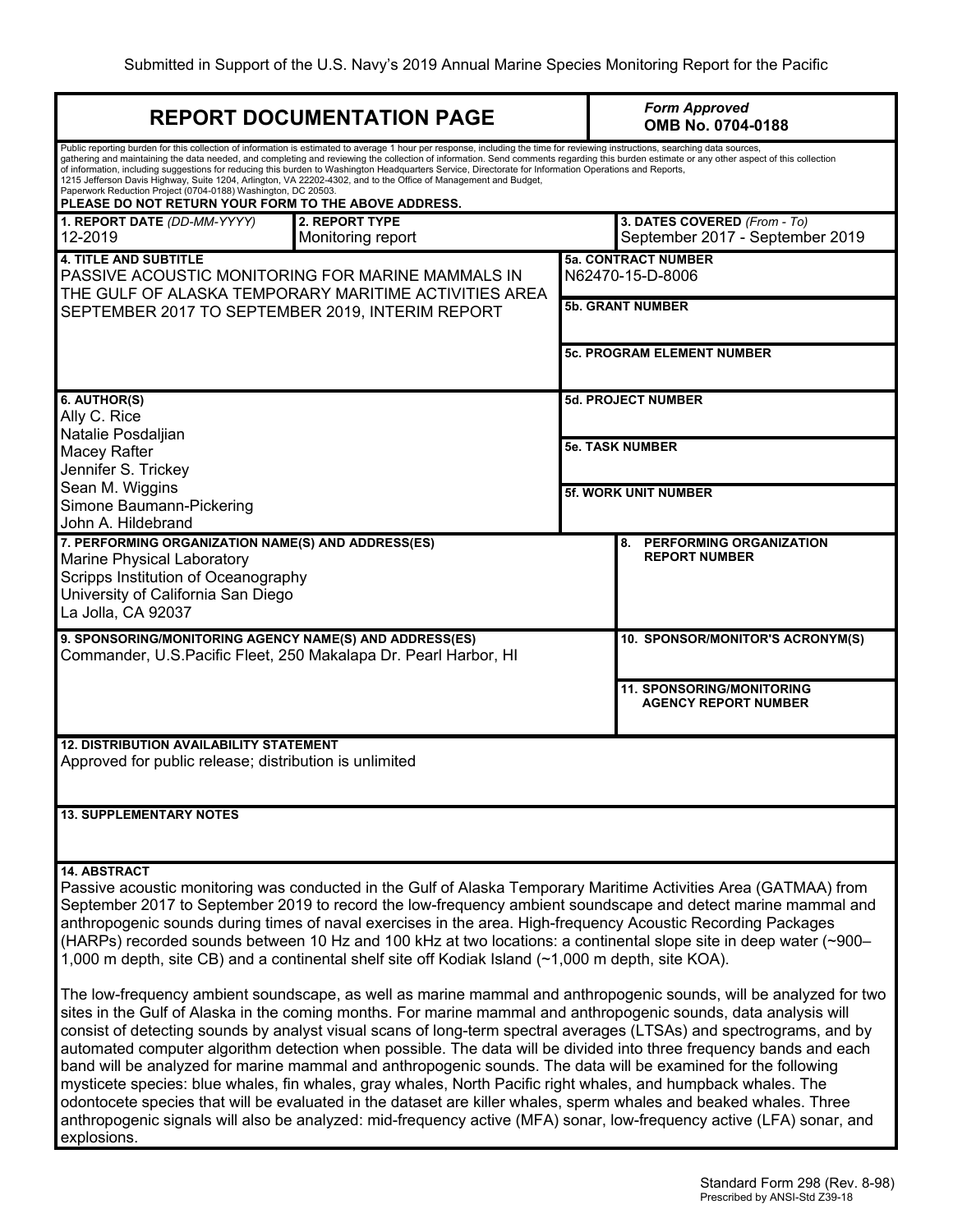#### **15. SUBJECT TERMS**

Monitoring, passive acoustic monitoring, High-frequency Acoustic Recording Packages, marine mammals, baleen whales, Gulf of Alaska, Gulf of Alaska Temporary Maritime Activities Area

|                           | <b>16. SECURITY CLASSIFICATION OF:</b> |                              | <b>17. LIMITATION OF</b><br><b>ABSTRACT</b> | 18. NUMBER<br>OF PAGES<br>8 | 19a. NAME OF RESPONSIBLE PERSON<br>Department of the Navy |  |
|---------------------------|----------------------------------------|------------------------------|---------------------------------------------|-----------------------------|-----------------------------------------------------------|--|
| a. REPORT<br>Unclassified | <b>b. ABSTRACT</b><br>Unclassified     | c. THIS PAGE<br>Unclassified | $\overline{UU}$                             |                             | 19b. TELEPONE NUMBER (Include area code)<br>808-471-6391  |  |
|                           |                                        |                              |                                             |                             |                                                           |  |
|                           |                                        |                              |                                             |                             |                                                           |  |
|                           |                                        |                              |                                             |                             |                                                           |  |
|                           |                                        |                              |                                             |                             |                                                           |  |
|                           |                                        |                              |                                             |                             |                                                           |  |
|                           |                                        |                              |                                             |                             |                                                           |  |
|                           |                                        |                              |                                             |                             |                                                           |  |
|                           |                                        |                              |                                             |                             |                                                           |  |
|                           |                                        |                              |                                             |                             |                                                           |  |
|                           |                                        |                              |                                             |                             |                                                           |  |
|                           |                                        |                              |                                             |                             |                                                           |  |
|                           |                                        |                              |                                             |                             |                                                           |  |
|                           |                                        |                              |                                             |                             |                                                           |  |
|                           |                                        |                              |                                             |                             |                                                           |  |
|                           |                                        |                              |                                             |                             |                                                           |  |
|                           |                                        |                              |                                             |                             |                                                           |  |
|                           |                                        |                              |                                             |                             |                                                           |  |
|                           |                                        |                              |                                             |                             |                                                           |  |
|                           |                                        |                              |                                             |                             |                                                           |  |
|                           |                                        |                              |                                             |                             |                                                           |  |
|                           |                                        |                              |                                             |                             |                                                           |  |
|                           |                                        |                              |                                             |                             |                                                           |  |
|                           |                                        |                              |                                             |                             |                                                           |  |
|                           |                                        |                              |                                             |                             |                                                           |  |
|                           |                                        |                              |                                             |                             |                                                           |  |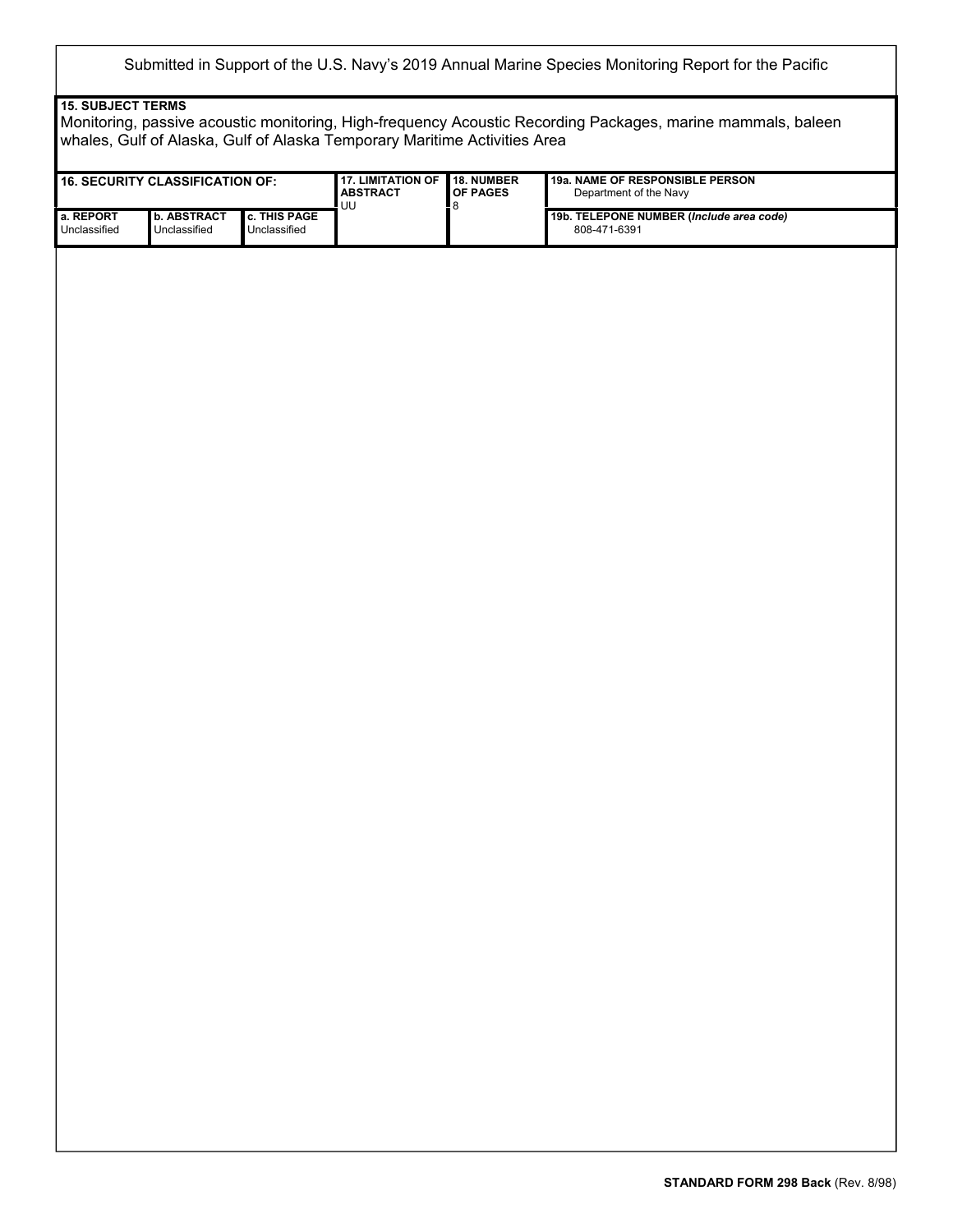# **Table of Contents**

# **List of Tables**

| Table 2. GATMAA acoustic monitoring since July 2011. Deployment periods analyzed in this report are |  |
|-----------------------------------------------------------------------------------------------------|--|
|                                                                                                     |  |

# **List of Figures**

Figure 1. Locations of current (black circles) and previous (white circles) High-frequency Acoustic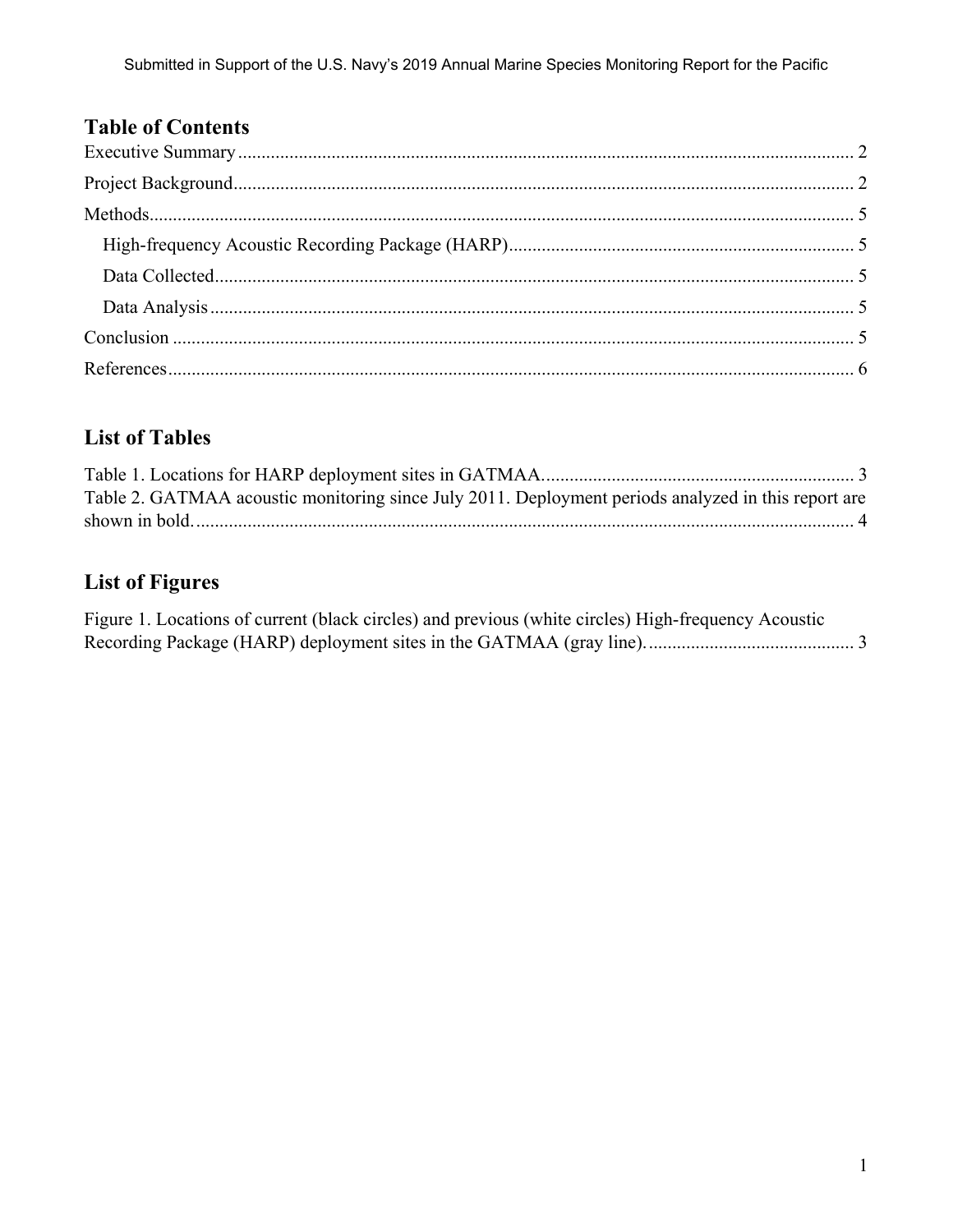# **Executive Summary**

Passive acoustic monitoring was conducted in the Gulf of Alaska Temporary Maritime Activities Area (GATMAA) from September 2017 to September 2019 to record the low-frequency ambient soundscape and detect marine mammal and anthropogenic sounds during times of naval exercises in the area. Highfrequency Acoustic Recording Packages (HARPs) recorded sounds between 10 Hz and 100 kHz at two locations: a continental slope site in deep water (~900–1,000 m depth, site CB) and a continental shelf site off Kodiak Island  $(\sim 1,000 \text{ m}$  depth, site KOA).

The low-frequency ambient soundscape, as well as marine mammal and anthropogenic sounds, will be analyzed for two sites in the Gulf of Alaska in the coming months. For marine mammal and anthropogenic sounds, data analysis will consist of detecting sounds by analyst visual scans of long-term spectral averages (LTSAs) and spectrograms, and by automated computer algorithm detection when possible. The data will be divided into three frequency bands and each band will be analyzed for marine mammal and anthropogenic sounds. The data will be examined for the following mysticete species: blue whales, fin whales, gray whales, North Pacific right whales, and humpback whales. The odontocete species that will be evaluated in the dataset are killer whales, sperm whales and beaked whales. Three anthropogenic signals will also be analyzed: mid-frequency active (MFA) sonar, low-frequency active (LFA) sonar, and explosions.

# **Project Background**

The Navy's Gulf of Alaska Temporary Maritime Activities Area (GATMAA) is an area approximately 300 nautical miles (nm) long by 150 nm wide, situated south of Prince William Sound and east of Kodiak Island (Figure 1). It extends from the shallow shelf region, over the shelf break and into deep offshore waters. The region has a subarctic climate and is a highly productive marine ecosystem as a result of upwelling linked to the counterclockwise gyre of the Alaska current.

A diverse array of marine mammals is found in this region, including baleen whales, beaked whales, other toothed whales, and pinnipeds. Endangered marine mammals that are known to inhabit this area are blue (*Balaenoptera musculus*), fin (*B. physalus*), humpback (*Megaptera novaeangliae*), North Pacific right (*Eubalaena japonica*), and sperm (*Physeter macrocephalus*) whales. North Pacific right whales are of particular interest as their current abundance estimate is only a few tens of animals, making them the most endangered marine mammal species in U.S. waters. Based on visual sightings in 2004–2006, a North Pacific right whale critical habitat was defined on the shelf along the southeastern coast of Kodiak Island, bordering the GATMAA.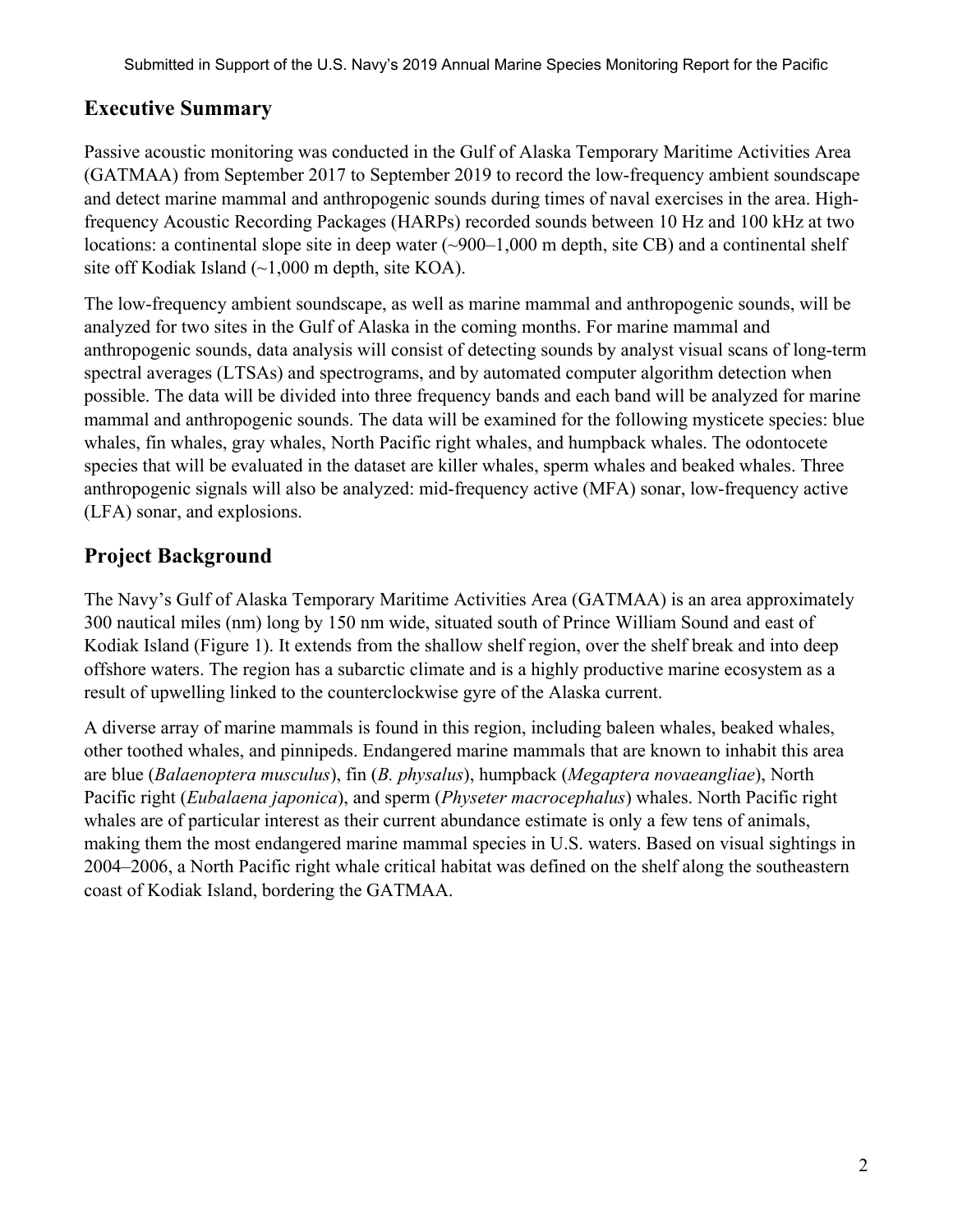

**Figure 1. Locations of current (black circles) and previous (white circles) High-frequency Acoustic Recording Package (HARP) deployment sites in the GATMAA (gray line). Color indicates bathymetric depth with darker colors being deeper.** 

In July 2011, an acoustic monitoring effort was initiated at two sites (CA and CB; Table 1) within the boundaries of the GATMAA with support from the Pacific Fleet under contract to the Naval Postgraduate School. The goal of this effort was to characterize the sounds produced by marine mammal species present in the area, determine their seasonal patterns, and evaluate the potential for impact from naval operations. The low-frequency ambient soundscape and anthropogenic sounds were also analyzed. Additional monitoring sites were added to this effort with PT in 2012, and KO and QN in 2013 (Table 1; Figure 1). In 2017, site AB was added to examine a deep-water site that is not located at a seamount, and in 2019 site KOA was added to monitor an area near the North Pacific right whale critical habitat (Table 1). This report will cover only sites CB and KOA, as monitoring effort was suspended for sites CA, KO, and PT in 2014, QN in 2017, and AB in 2017.

| <b>Site</b> | Latitude             | Longitude             | Depth (m)  | <b>Years Monitored</b> |
|-------------|----------------------|-----------------------|------------|------------------------|
| <b>CA</b>   | $59^{\circ}$ 0.5 N   | 148° 54.1 W           | <b>200</b> | $2011 - 2014$          |
| CB          | 58° 40.26 N          | $148^{\circ}$ 01.45 W | 900        | $2011 - 2019$          |
| <b>PT</b>   | $56^{\circ}$ 14.6 N  | $142^{\circ}$ 45.46 W | 1000       | $2012 - 2014$          |
| KO          | $57^{\circ} 20.0 N$  | $150^{\circ}$ 40.1 W  | <b>200</b> | $2013 - 2014$          |
| ON          | $56^{\circ}$ 20.48 N | 145° 10.99 W          | 900        | $2013 - 2017$          |
| AB          | $57^{\circ}$ 30.82 N | $146^{\circ}$ 30.05 W | 1200       | 2017                   |

**Table 1. Locations for HARP deployment sites in GATMAA.**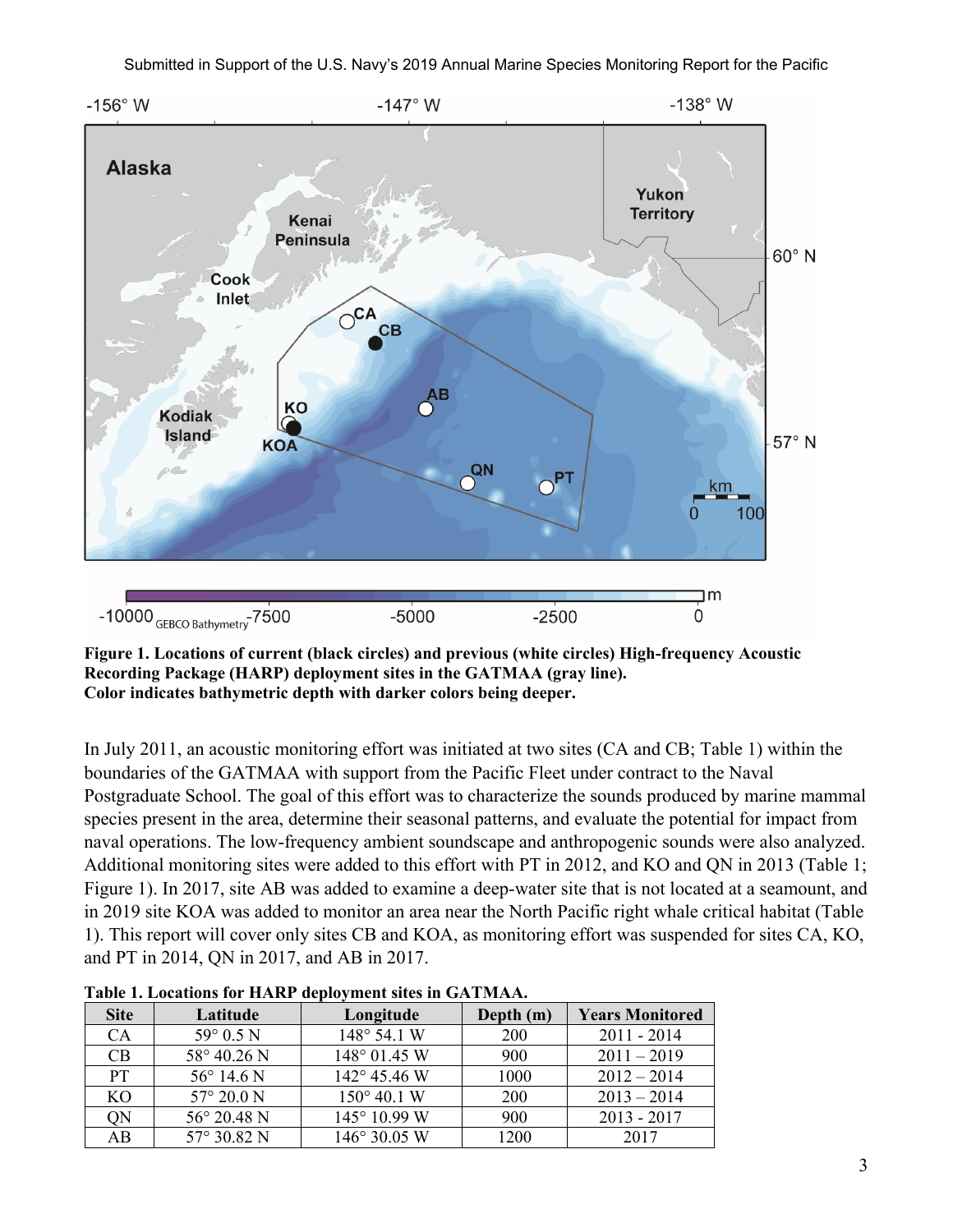| -- -<br>י ⊂<br>v<br>/I /I<br>$\sqrt{ }$<br>n<br>◡▴<br><b>.</b> | $- - -$<br>$10^{-1}$<br>na<br>W<br>1 J V | 000 | .<br>. .<br>$\sim$ 0 1 $\sim$<br>____ |
|----------------------------------------------------------------|------------------------------------------|-----|---------------------------------------|
|----------------------------------------------------------------|------------------------------------------|-----|---------------------------------------|

This report documents the data processing progress that has been made so far on recordings from two High-frequency Acoustic Recording Packages (HARPs) that were deployed within the GATMAA from September 2017 to September 2019 (Figure 1). The two sites include a continental slope site in deep water (site CB) and a shallow water site off Kodiak Island (site KOA) (Table 1). Data from site CB will be analyzed for September 2017 to September 2019 (Table 2). Data from site KOA will be analyzed from April 2019 to September 2019 (Table 2).

**Table 2. GATMAA acoustic monitoring since July 2011. Deployment periods analyzed in this report are shown in bold.** 

| Results from previous reporting periods are described in Baumann-Pickering et al. (2012), Debich et al. |  |
|---------------------------------------------------------------------------------------------------------|--|
| $(2013)$ , Debich et al. $(2014)$ , and Rice et al. $(2015)$ and Rice et al. $(2018)$ .                 |  |

| <b>Deployment Name</b> | <b>Deployment Period</b> | <b>Duration (days)</b> | <b>Duration</b> (hrs) | <b>Sample Rate (kHz)</b> |
|------------------------|--------------------------|------------------------|-----------------------|--------------------------|
| CA01                   | $7/13/2011 - 12/17/2011$ | 157.97                 | 3791.3                | 200                      |
| CB01                   | $7/13/2011 - 2/19/2011$  | 221.83                 | 5323.97               | 200                      |
| <b>CA02</b>            | $5/3/2012 - 1/16/2013$   | 343.94                 | 8254.45               | 200                      |
| CB02                   | $5/3/2012 - 2/12/2013$   | 285.98                 | 6863.63               | 200                      |
| <b>PT01</b>            | $9/9/2012 - 6/10/2013$   | 274.63                 | 6591.08               | 200                      |
| CA03                   | $6/6/2013 - 6/17/2013$   | 11.43                  | 274.45                | 320                      |
| CB03                   | $6/6/2013 - 9/5/2013$    | 90.37                  | 2168.85               | 200                      |
| <b>KO01</b>            | $6/9/2013 - 6/26/2013$   | 18.09                  | 434.05                | 200                      |
| PT02                   | $6/11/2013 - 8/20/2013$  | 70.02                  | 1680.52               | 200                      |
| QN01                   | $6/10/2013 - 9/11/2013$  | 93.28                  | 2238.80               | 320                      |
| CA04                   | $9/6/2013 - 4/28/2014$   | 234.74                 | 5633.85               | 200                      |
| CB04                   | $9/5/2013 - 4/28/2014$   | 235.59                 | 5654.27               | 200                      |
| <b>KO02</b>            | $9/8/2013 - 5/1/2014$    | 234.91                 | 5637.85               | 200                      |
| PT03                   | $9/3/2013 - 3/21/2014$   | 198.95                 | 4774.73               | 200                      |
| QN <sub>02</sub>       | $9/11/2013 - 4/16/2014$  | 217.03                 | 5208.85               | 200                      |
| QN <sub>03</sub>       | $4/30/2014 - 5/24/2014$  | 23.74                  | 569.69                | 200                      |
| CA05                   | $4/29/2014 - 9/9/2014$   | 133.05                 | 3193.18               | 200                      |
| CB05                   | $4/29/2014 - 9/9/2014$   | 133.19                 | 3196.61               | 200                      |
| <b>KO03</b>            | $5/1/2014 - 9/11/2014$   | 133.34                 | 3200.07               | 200                      |
| <b>PT04</b>            | $4/30/2014 - 9/10/2014$  | 133.27                 | 3198.41               | 200                      |
| CB06                   | $9/9/2014 - 5/1/2015$    | 233.64                 | 5607.44               | 200                      |
| QN <sub>04</sub>       | $9/10/2014 - 5/2/2015$   | 233.37                 | 5600.99               | 200                      |
| CB07                   | $5/1/2015 - 9/6/2015$    | 128.18                 | 3076.35               | 200                      |
| QN <sub>05</sub>       | $5/2/2015 - 8/18/2015$   | 108.51                 | 2604.29               | 200                      |
| AB01                   | $4/29/2017 - 9/13/2017$  | 136.6                  | 3278.36               | 200                      |
| CB08                   | $4/30/2017 - 9/12/2017$  | 135.13                 | 3243                  | 200                      |
| QN <sub>06</sub>       | $4/30/2017 - 9/13/2017$  | 136.64                 | 3279.39               | 200                      |
| <b>CB09</b>            | $9/14/2017 - 6/16/2018$  | 275.13                 | 6603                  | 200                      |
| KOA1                   | $4/24/2019 - 9/27/2019$  | 155.95                 | 3742                  | 200                      |
| <b>CB10</b>            | $4/25/2019 - 9/27/2019$  | 154.79                 | 3715                  | 200                      |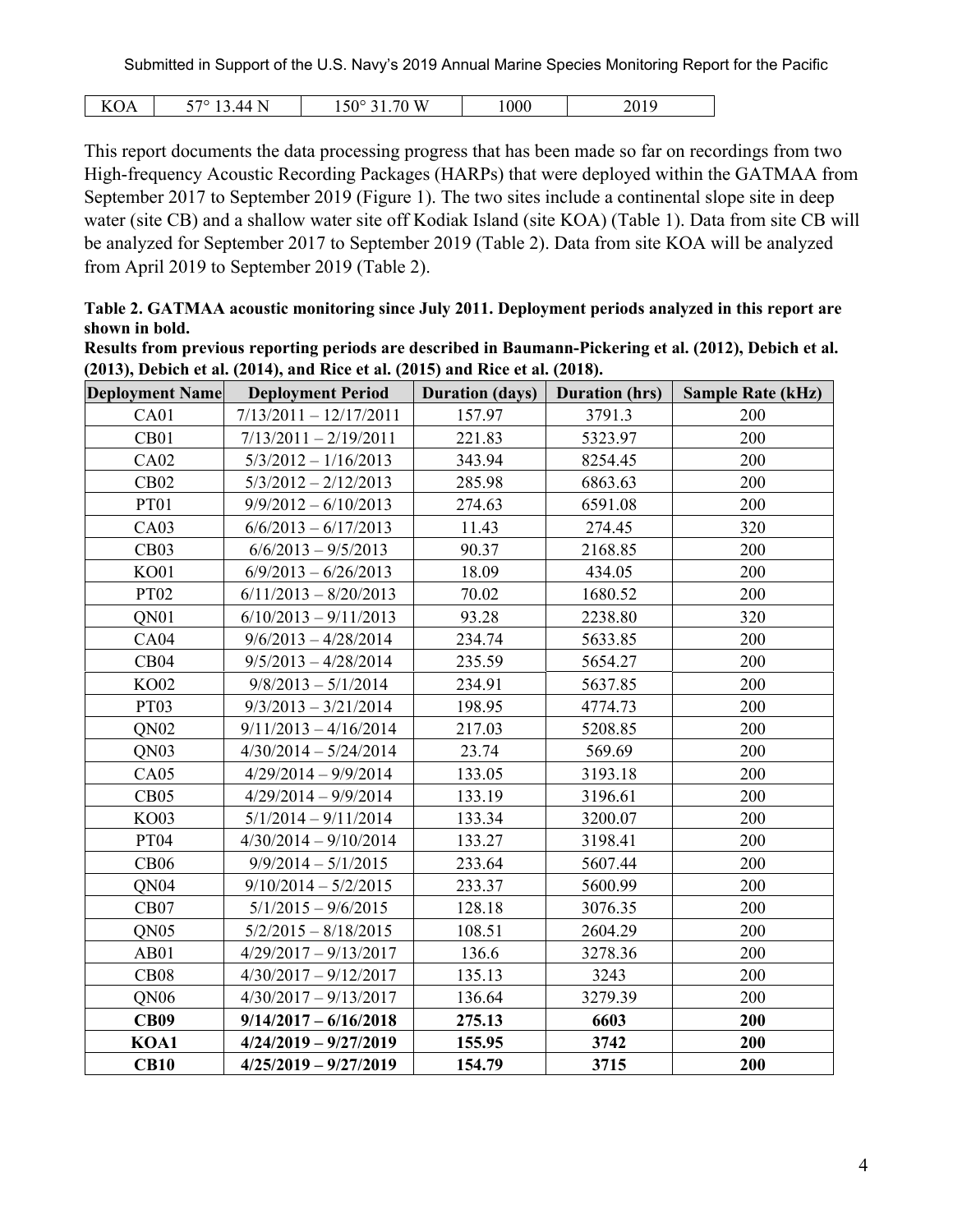### **Methods**

#### **High-frequency Acoustic Recording Package (HARP)**

HARPs were used to record the low-frequency ambient soundscape as well as marine mammal and anthropogenic sounds in the GATMAA. HARPs can autonomously record underwater sounds from 10 Hz up to 160 kHz and are capable of over one year of continuous data storage. The HARPs were deployed in a seafloor mooring configuration with the hydrophones suspended at least 10 m above the seafloor. Each HARP hydrophone is calibrated in the laboratory to provide a quantitative analysis of the received sound field. Representative data loggers and hydrophones were also calibrated at the Navy's Transducer Evaluation Center facility to verify the laboratory calibrations (Wiggins and Hildebrand, 2007).

#### **Data Collected**

Acoustic data have been collected within the GATMAA using autonomous HARPs since July 2011 (Table 2). Each HARP sampled continuously at 200 kHz except for deployments CA03 and QN01, which were sampled at 320 kHz (Table 2). The sites analyzed in this report are designated site CB and KOA (Table 1). A total of 14,060 hours, covering 585 days, of acoustic data were recorded for this reporting period. Data from site CB will be analyzed for September 14, 2017 to June 16, 2018 and again from April 25 to September 27, 2019 (Table 2). Data from site KOA will be analyzed from April 24 to September 27, 2019 (Table 2).

#### **Data Analysis**

To date, analysis has not been performed for these deployments. In the coming months, data will be analyzed by visually scanning LTSAs in source-specific frequency bands and, when appropriate, using automatic detection algorithms to detect blue whale D calls, fin whale 20 Hz calls, humpback calls, sperm whale clicks, and beaked whale frequency-modulated pulses.

Recording over a broad frequency range of 10 Hz–100 kHz allows monitoring of the low-frequency ambient soundscape and detection of baleen whales (mysticetes), toothed whales (odontocetes), and anthropogenic sounds. The data will be examined for the following mysticete species: blue whales, fin whales, gray whales, North Pacific right whales, and humpback whales. The odontocete species that will be evaluated in the dataset are killer whales, sperm whales, and beaked whales. Three anthropogenic signals will also be analyzed: mid-frequency active (MFA) sonar, low-frequency active (LFA) sonar, and explosions.

#### **Conclusion**

Passive acoustic monitoring was conducted at two sites in the GATMAA from September 2017 to September 2019 to record the low-frequency ambient soundscape and marine mammal and anthropogenic signals.

To date, the data has been recovered and processed but analysis has not been completed. A full report containing results on the low-frequency ambient soundscape, marine mammal and anthropogenic sounds will follow.